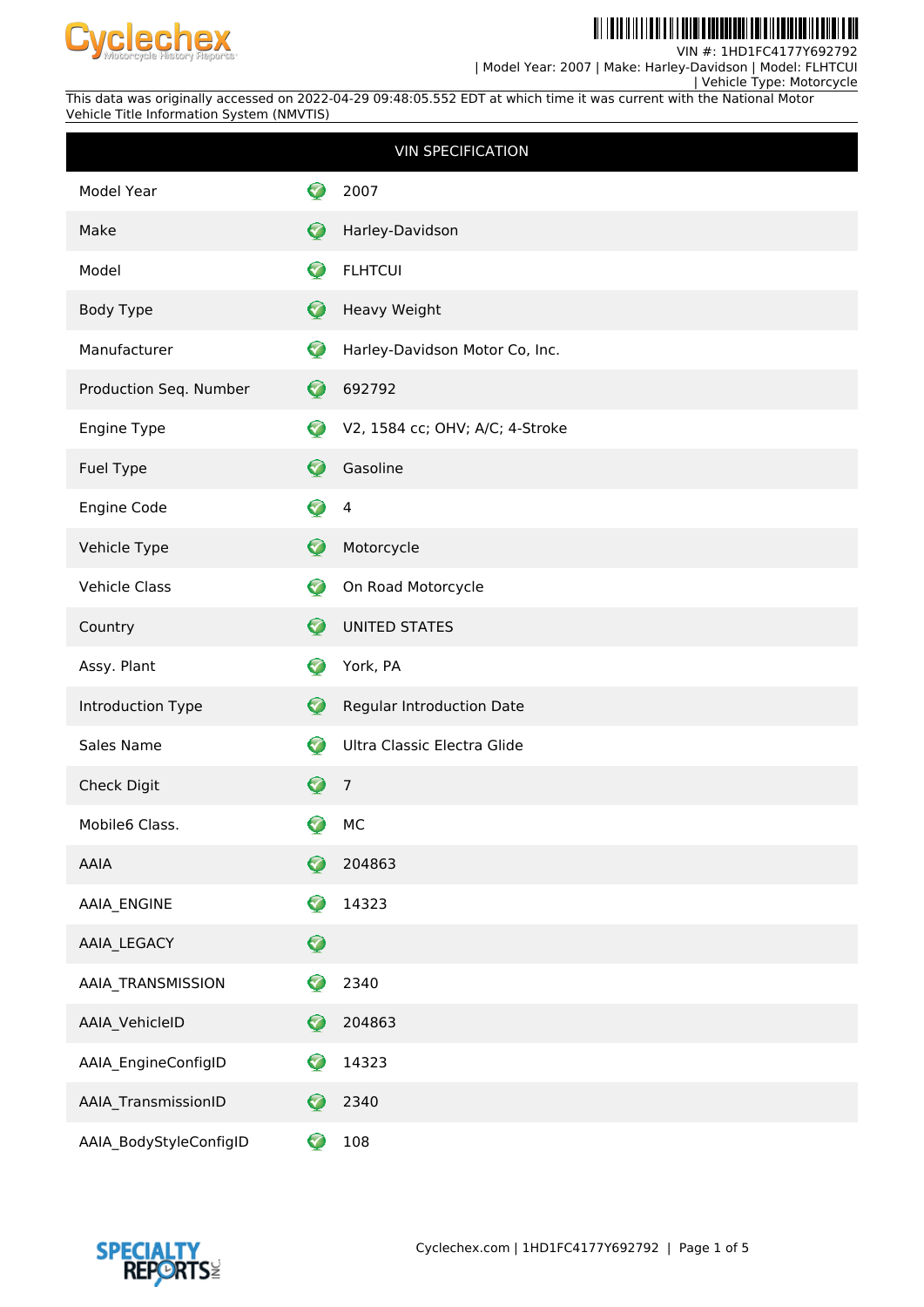

#### <u> Ail ionn a mheilth an Eileann an </u> WW WW

VIN #: 1HD1FC4177Y692792

| Model Year: 2007 | Make: Harley-Davidson | Model: FLHTCUI

 | Vehicle Type: Motorcycle This data was originally accessed on 2022-04-29 09:48:05.552 EDT at which time it was current with the National Motor Vehicle Title Information System (NMVTIS)

| AAIA BrakeConfigID      | 19      |
|-------------------------|---------|
| AAIA_DriveTypeID        | 4       |
| AAIA_SpringTypeConfigID | 15<br>6 |

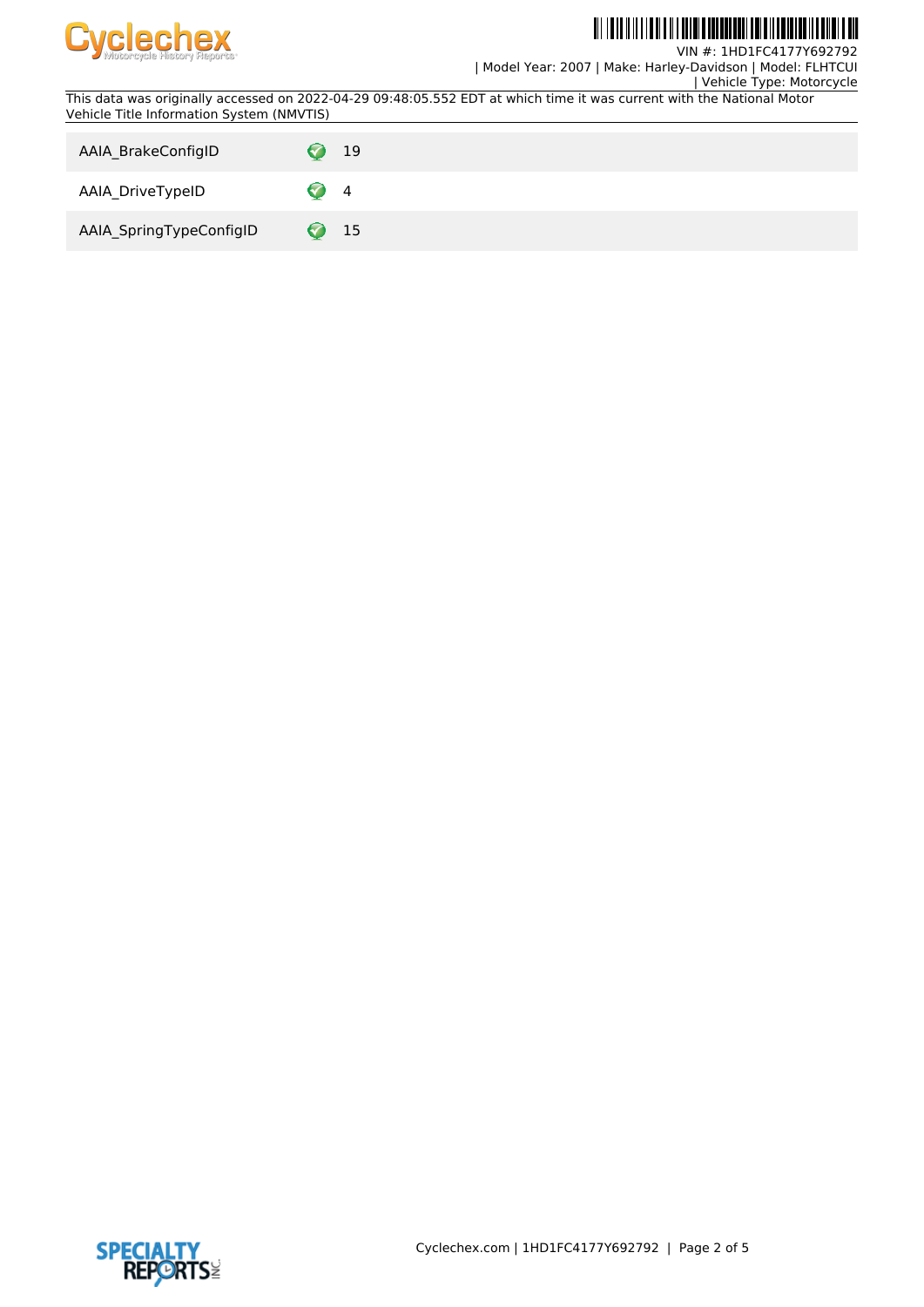

VIN #: 1HD1FC4177 | Model Year: 2007 | Make: Harley-Davidson | Model: FLHTCUI

| Vehicle Type: Motorcycle

This data was originally accessed on 2022-04-29 09:48:05.552 EDT at which time it was current with the National Motor Vehicle Title Information System (NMVTIS)

# **MULTI-STATE VEHICLE HISTORY REPORT**

| <b>CONDITION HISTORY</b>       |                |                                       |  |
|--------------------------------|----------------|---------------------------------------|--|
| <b>Brand Category</b>          |                | <b>NMVTIS Search Result</b>           |  |
| <b>Total Loss</b>              | ♡              | No Title Brand found by Cyclechex.com |  |
| Salvage                        | <b>V</b>       | No Title Brand found by Cyclechex.com |  |
| <b>Disclosed Damage</b>        | <mark>√</mark> | No Title Brand found by Cyclechex.com |  |
| <b>Bond</b>                    | 7              | No Title Brand found by Cyclechex.com |  |
| Flood                          | ଚ              | No Title Brand found by Cyclechex.com |  |
| Cars/Cash for Clunkers         | ❤              | No Title Brand found by Cyclechex.com |  |
| Gray Market                    | ଚ              | No Title Brand found by Cyclechex.com |  |
| Junk                           | ❤              | No Title Brand found by Cyclechex.com |  |
| Manufacturer Brand             | ♡              | No Title Brand found by Cyclechex.com |  |
| New/Re-Issued VIN              | 2              | No Title Brand found by Cyclechex.com |  |
| Odometer                       | 0              | No Title Brand found by Cyclechex.com |  |
| Rebuilt/Repaired/Reconstructed | 0              | No Title Brand found by Cyclechex.com |  |
| Dismantled                     | ❤              | No Title Brand found by Cyclechex.com |  |
| Rental/Taxi/Police             | ଚ              | No Title Brand found by Cyclechex.com |  |
| Agricultural/Logging Vehicle   | ❤              | No Title Brand found by Cyclechex.com |  |
| <b>Title Copy</b>              | ♡              | No Title Brand found by Cyclechex.com |  |
| Antique/Classic                | ♡              | No Title Brand found by Cyclechex.com |  |
| Undisclosed Lien               | 3              | No Title Brand found by Cyclechex.com |  |

| <b>TITLE HISTORY</b> |               |                   |            |             |  |
|----------------------|---------------|-------------------|------------|-------------|--|
| <b>State</b>         | <b>Status</b> | VIN               | Issue Date | Odometer    |  |
| Connecticut          | Current       | 1HD1FC4177Y692792 | 11/24/2011 | 9.226 Miles |  |
| Florida              | Historical    | 1HD1FC4177Y692792 | 12/10/2009 | 8.318 Miles |  |
| Florida              | Historical    | 1HD1FC4177Y692792 | 09/28/2007 | 10 Miles    |  |

| STATE CONTACT INFORMATION |                                                                                                                            |  |  |
|---------------------------|----------------------------------------------------------------------------------------------------------------------------|--|--|
| Florida                   | If you need more information, please contact the State of Florida by visiting<br>http://www.flhsmv.gov/data/othercomp.html |  |  |
| Florida                   | If you need more information, please contact the State of Florida by visiting<br>http://www.flhsmy.gov/data/othercomp.html |  |  |

## JUNK AND SALVAGE INFORMATION

No Junk/Salvage Reportings Found

### RECALL DATA FROM NATIONAL HIGHWAY TRAFFIC SAFETY ADMINISTRATION (NHTSA)

No Recall Data Found

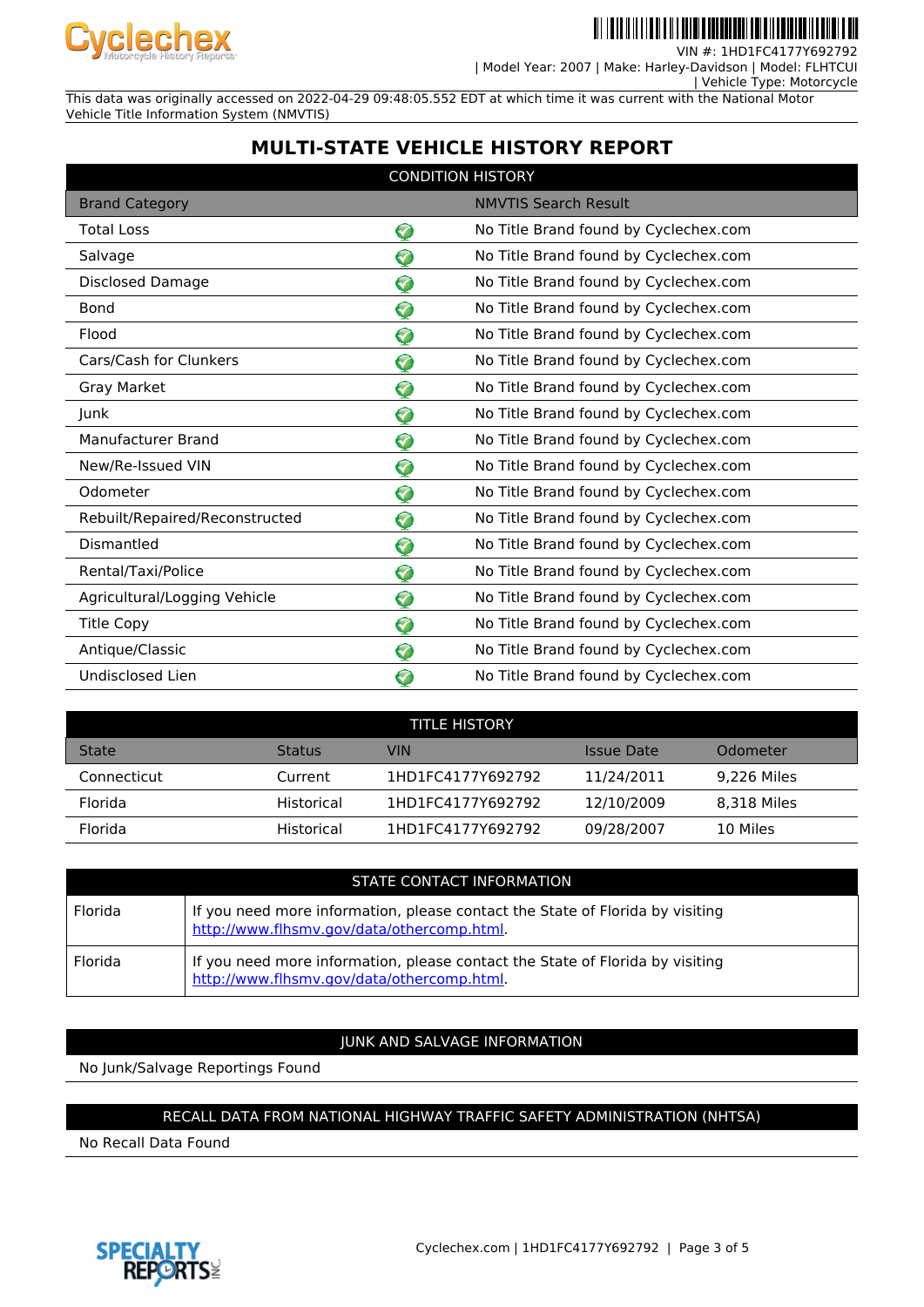

VIN  $#$  $\cdot$  1HD1FC417

| Model Year: 2007 | Make: Harley-Davidson | Model: FLHTCUI

 | Vehicle Type: Motorcycle This data was originally accessed on 2022-04-29 09:48:05.552 EDT at which time it was current with the National Motor Vehicle Title Information System (NMVTIS)

#### INSURANCE INFORMATION

Occurrence **Reporting Entity Consumer Claim** Date of Insurance Claim

No Total Loss Reportings Found

| LIEN INFORMATION                              |      |  |  |
|-----------------------------------------------|------|--|--|
| <b>Entity Title</b>                           | Date |  |  |
| There are no liens reported for this vehicle. |      |  |  |

Lien data does not include information on all motor vehicles in the United States because not all lienholders provide information to the source of this lien data.

| <b>DETAILS</b>        |                                |               |                  |  |
|-----------------------|--------------------------------|---------------|------------------|--|
| <b>Standard Data</b>  |                                |               |                  |  |
| body-type             | Cruiser                        | check-digit   |                  |  |
| country               | <b>United States</b>           | engine-type   | 1584 disp 2 cyls |  |
| identification        | 1HD1FC4177Y692792              | make          | Harley-Davidson  |  |
| model                 | <b>FLHTCU Ultra Classic EG</b> | model-year    | 2007             |  |
| production-seq-number | 692792                         | vehicle-class | Cruiser          |  |

#### DISCLAIMER

## **NMVTIS Consumer Access Product Disclaimer**

The National Motor Vehicle Title Information System (NMVTIS) is an electronic system that contains information on certain automobiles titled in the United States. NMVTIS is intended to serve as a reliable source of title and [brand](https://vehiclehistory.bja.ojp.gov/nmvtis_glossary) history for automobiles, but it does not contain detailed information regarding a vehicle's repair history.

All states, insurance companies, and junk and salvage yards are required by federal law to regularly report information to NMVTIS. However, NMVTIS does not contain information on all motor vehicles in the United States because [some states](https://vehiclehistory.bja.ojp.gov/nmvtis_states) are not yet providing their vehicle data to the system. Currently, the data provided to NMVTIS by states is provided in a variety of time frames; while some states report and update NMVTIS data in "real-time" (as title transactions occur), other states send updates less frequently, such as once every 24 hours or within a period of days. Information on previous, significant vehicle damage may not be included in the system if the vehicle was never determined by an insurance company (or other appropriate entity) to be a "total loss" or branded by a state titling agency. Conversely, an insurance carrier may be required to report a "total loss" even if the vehicle's titling-state has not determined the vehicle to be "salvage" or "junk."

A vehicle history report is NOT a substitute for an independent vehicle inspection. Before making a decision to purchase a vehicle, consumers are **strongly encouraged to also obtain an independent**